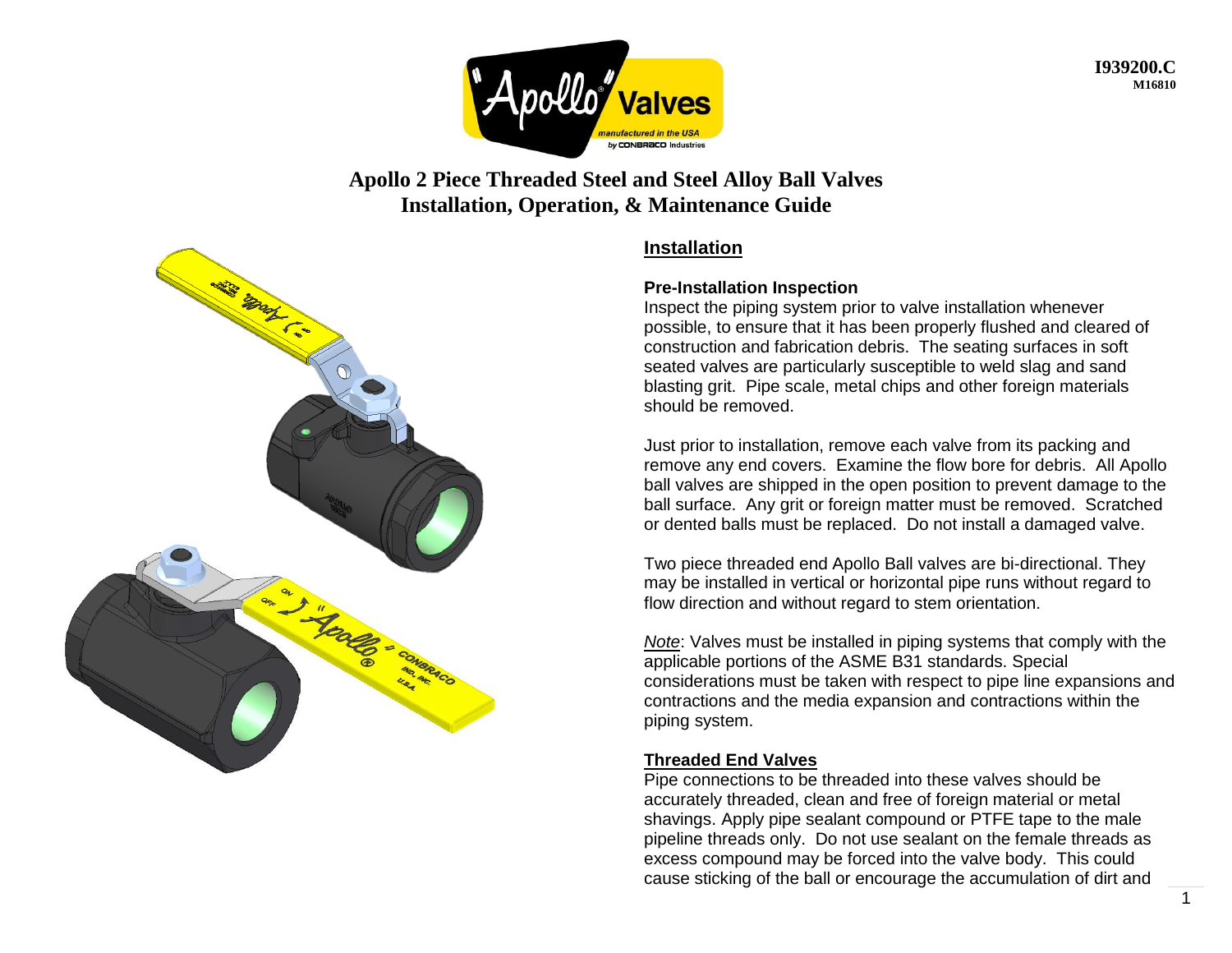## **Apollo 2 Piece Threaded Steel and Steel Alloy Ball Valves Installation, Operation, & Maintenance Guide**

debris that could prevent positive valve shutoff. Two wrenches must be used when making up pipe joints to these valves. Apply one wrench on the valve end closest to the pipe joint being tightened and the other wrench to the pipe to prevent transmitting torque through the valve body joint. Typical pipe make-up is 1-1/2 turns after installing the pipe hand-tight.

### **Operation**

Ball valves are intended to be on-off devices operating through 90° of stem rotation. The valve handle is marked showing proper rotation direction for "ON" and "OFF" positions. Rotation is clockwise for "OFF" (closed) and counterclockwise for "ON" (open).

The most common service failures not related to the installation and start-up processes are:

- Exceeding the operating temperature or pressure limits of the valve due to a process upset condition.
- A chemical attack on valve components due to either misapplication or changes in the service.

Violating temperature and pressure limits can result in immediate valve failure where chemical attack or corrosion generally occurs gradually.

### **Maintenance**

### **Valve Adjustments**

Normal stem packing wear can be compensated for by tightening the packing gland screw. (Wrench part number H371400 is available to ease this operation.) Tighten the packing gland screw clockwise in 1/8 turn increments until observed leakage stops. Do not exceed the values shown in Table 1. If all of the adjustments to the packing gland screw have been made, remove the handle nut, handle and packing gland screw and add one or two replacements bearings on top of the old packing. Reinstall the handle and handle nut.

*Caution:* Do not disassemble valve while under pressure nor with entrapped hazardous fluids therein.

#### **Disassembly**

- 1) Operate the valve fully opened to fully closed to assure there are no trapped fluids or pressure in the body cavity. Leave the valve in the closed position.
- 2) Remove the handle nut, handle and packing nut. Set aside for reuse.
- 3) Install pipe plugs in the body and retainer ports of NPT valves to prevent collapsing those areas.
- 4) Remove the retainer from the body. It may be necessary to heat the body joint above 450°F to breakdown the sealant used to secure the valve halves.
- 5) Remove the ball from the body cavity. Inspect the ball. If it is scarred, it is recommended that the whole valve be replaced, but replacement balls are available. Clean and set aside good balls for reuse.
- 6) Push the stem from the outside into the body cavity. Inspect the stem. If it is scarred or has damaged threads, replacements are available. Clean and set aside good stems for reuse.
- 7) Remove all seals and seats from the body and retainer then discard. Inspect the body and retainer for damage. If damaged, scrap the valve as replacements of these components are not offered.

#### **Re-Assembly**

- 1) Install stem bearing on to stem.
- 2) Fit stem into body from the retainer end and position the stem with the handle flats perpendicular to the flow axis.
- 3) Install stem packing over stem and fit into body recess.
- 4) Install packing gland screw into the threaded stem area.
- 5) Tighten the gland screw to manufacturing torque specifications, shown in Table 1.
- 6) Install the handle and handle retaining hardware.